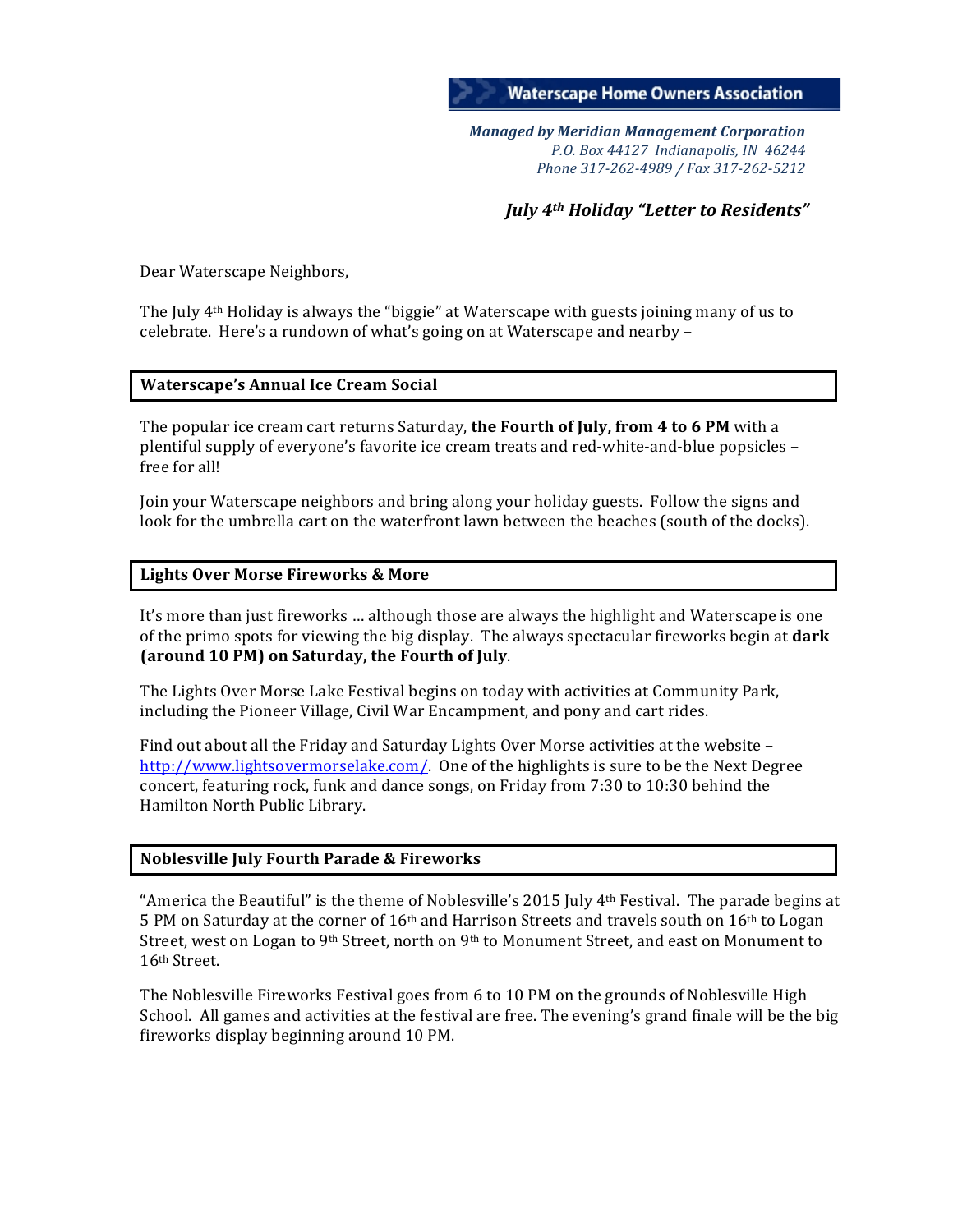Visit the City's website for details on the Fireworks Festival activities that include a mini NASCAR race track, carnival games for kids, and a rock climbing wall --at http://www.noblesvillefireworksfestival.com/

# **Waterscape Holiday Weekend Parking**

Parking places will be at a premium, to say the least, and we must take care not to block any fire lanes or park in areas marked in yellow.

Please use your driveway for parking and remember there is extra parking in the overflow parking lot at the south end of Waterscape Way. Consider picking up your guests and bringing them to your Waterscape condo to party. They should appreciate not having to try to find a place to park their own car.

Another alternative is parking in the grass on the Waterscape side of Newport Drive. Just take care to park your car completely in the grass because Newport is narrow and lacks good visibility in places.

## **15 mph Speed Limit**

As always, we need to observe Waterscape's 15 mph speed limit ... but please be especially cautious this weekend because the property will be filled with visitors, including many children. 

## **No Trailer / Watercraft Parking - Fourth of July & the Weekend**

Please avoid parking any trailers or boats on the property on July Fourth and over the busy holiday weekend. With every parking space worth gold, your neighbors will not appreciate it if your trailer takes up 2 or 3 spaces.

## **City Fireworks Ordinance / Waterscape**

Noblesville has a very strict ordinance with regards to when and how fireworks may be used and every year police issue many citations for violations.

The use of fireworks on Waterscape property needs to be avoided entirely because of our crowded conditions. It's just not safe. Not too many years ago, fireworks caused shrubs to catch on fire and melt siding on one of our buildings before the fire could be extinguished. Enjoy the big fireworks displays and let the experts do it better and safer than we can. Please!

## **Watercraft & Docks**

**Water Levels** – While the water level in Morse is down from where it was a few days ago, the Dock Committee suggests that owners continue to monitor their watercraft to make sure boats and personal watercraft are secure.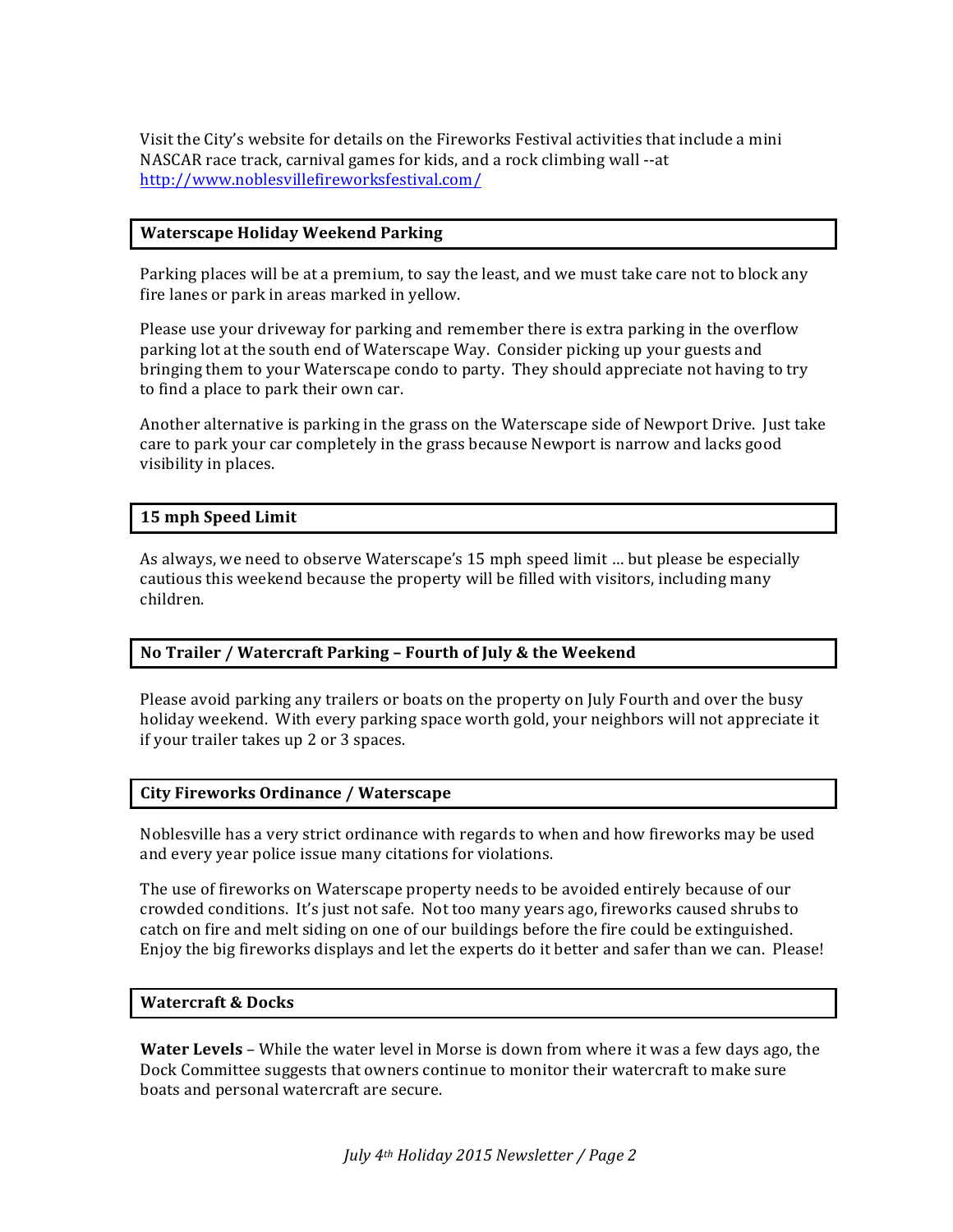**Dock Rentals** – Just a reminder that any dock license owner who is interested in renting their dock to another Waterscape resident should be sure to give that information to Dock Committee member Mike Alexander. Likewise, any resident looking to rent a dock can contact Mike for a list of owners interested in rentals. The Dock Committee does not get involved in negotiations between residents, but rather serves as a clearinghouse to put people considering dock rentals in contact with each other. Mike's phone number is (317) 501-4682. His e-mail is tdlpro@comcast.net.

# **Trash Pick-Up – Normal Friday Schedule**

Republic will operate on its normal schedule this week and next. This Friday is regular trash pick-up only. (Next week Republic will pick up both trash and recycling on Friday.)

Please make a special effort to stow your trash can back inside your garage as soon as possible after pick-up on Friday ... and don't wait until Saturday. With all our holiday guests arriving, we don't need to be dodging trash cans. Your neighbors will appreciate your consideration!

Have a fun – and safe – holiday weekend!

Best regards, Angie Gordon Waterscape Communications Chairman

## **Freebies**

*Stop* by 20761 Waterscape Way to pick-up any of these items. Or you can contact Angie Gordon at *317-663-4692 or by e-mail at aganda@aol.com.*

**Paint & Primer:** You may have a "ding" you'd like to touch up yourself without waiting for the contractor's warranty work.

The ONLY paint and primer to be used on the white trim or on the outside of the front doors is that available from the HOA free of charge.

Also, maintaining decks is the responsibility of individual owners.

This is the only paint and primer that should be used for the deck railings..

**Low Energy Light Bulbs:** Pick up free, low-cost bulbs to use in your exterior lights. All residents are urged to leave exterior lights on at night.

**Exterior Light Fixture Replacement Glass:** We've salvaged some panes from fixtures that no longer worked. Glass panes are available for the fixtures located by condo front entries and garages. Sorry, we have none for those on balconies and patios. Nor have we been able to find any replacement screws to salvage yet.